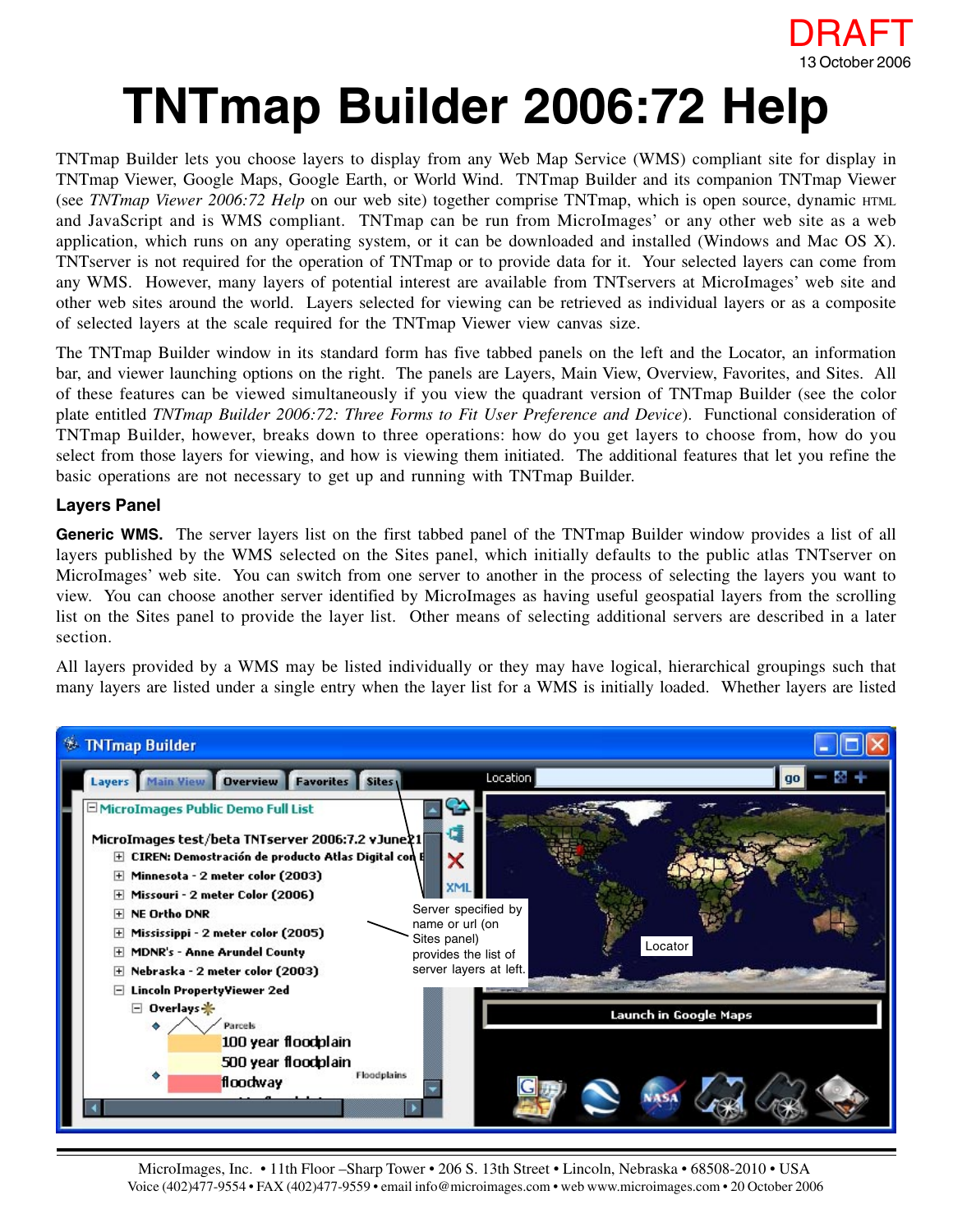individually or grouped depends on the WMS. The icon to the left of the layer name indicates whether there are additional layers or groupings beneath it. A diamond  $(\bullet)$  to the left of a layer name indicates that layer has no layers beneath it. A plus symbol  $(\mathbb{H})$  to the left of a name indicates there are additional layers beneath and clicking on the plus will expand the list. There is no limit to the number of hierarchy levels for a WMS, however, many have no layer hierarchy at all.

When a WMS presents its layers as part of a hierarchy, you can choose to add from any level of the hierarchy by clicking on a that level's entry in the hierarchy. When you click on an individual layer ( $\ast$  in front), just that layer is added. When you click on a level that has layers under it ( $\pm$ in front), all the layers under it are added to the currently active selected layers panel (either Main View or Overview panel). The Main View panel is initially active for reception of layers selected on the Layers panel. You can click on levels as far up the hierarchy as desired, and all the levels and layers below will also be added.

**TNTserver WMS.** When a WMS is being hosted by a TNTserver, you will find some atlases posted as hierarchical groups of layers. In the terminology of the TNT products, a WMS level with a number of layers under it that do not have layers under them is called a group. Groups are further organized into layouts. An atlas may consist of one or more layouts. The screen capture at the right of a Layers panel list from a TNTserver shows a single-layout atlas comprised of 54 geodata layers organized into 12 groups, each with two or more layers. One of these groups (Utilities) is shown expanded, which reveals the five geodata layers it contains. Clicking on one of these five layers will add just that layer to the Main View panel. Clicking on Utilities (or any other group name) will add the layers in that group to the Main View panel. Clicking on the atlas name (in the illustration, Global Geodata - all VMap0 layers plus WVS250K) will add all the layers from all 12 groups to the Main View list (provided it is the active list). TNTmap Builder automatically switches to the active list panel when layers are selected.



- **K** Render As Group. As mentioned previously, layers selected for viewing can be retrieved as individual layers or as a composite of selected layers. Compositing is done on a group by group basis by the TNTserver. Retrieval as individual layers is described above, simply click on the layer name. Multiple layers are retrieved as a composite layer if you click on the Render as Group icon. When you click on this icon next to the group name, a single entry with the group name is added to the selected layers at the right. A composite image is generated by TNTserver from all the layers in the group at the appropriate scale for the current image request. When layers are acquired as a composite image, you cannot turn on/off the individual layers that make up the composite in TNTmap Viewer as you can when each is added as a separate layer. You can, of course, turn the composite layer on/off. For better rendering in Google Earth and World Wind, all selected layers are rendered as a single image regardless of whether this option was used.
- **Set Default Image Properties For This Server.** Clicking on this icon opens the Modify Layer Properties window, which lets you specify the format for image retrieval (jpeg, jp2, png, png;Color Palette, png;True Color, png;Color Palette+Interlaced, png;True Color+Interlaced,  $vnd.google-earth.kml+xml$ , and  $svg + xml$ ), the format for Info requests (html), an Internet Explorer filter to use (none, remove white, remove black, enable 24 bit PNGs, and engrave(relief), and the percent opacity for layers from the selected server.
- **Adjust Choices Display.** Clicking on this icon pops in a panel that lets you specify how layers appear in the selected server list. You can turn legends on/off (illustrations on page 1 and this page have legends on), choose whether layers selected for viewing remain identified by highlight, and turn on/off viewing abstracts if they are available.

|                   | <b>Laver Properties</b>             |   |
|-------------------|-------------------------------------|---|
|                   | Visible Title Default Layer Formats |   |
| Image<br>Formats: | image/png; ColorPalette             | v |
| Info<br>Request:  | text/html                           | v |
| <b>IF Filters</b> |                                     | ŵ |
| Opacity:          | opaque                              | v |

Hide Legend Images  $\Box$  Highlight Selected Show Abstracts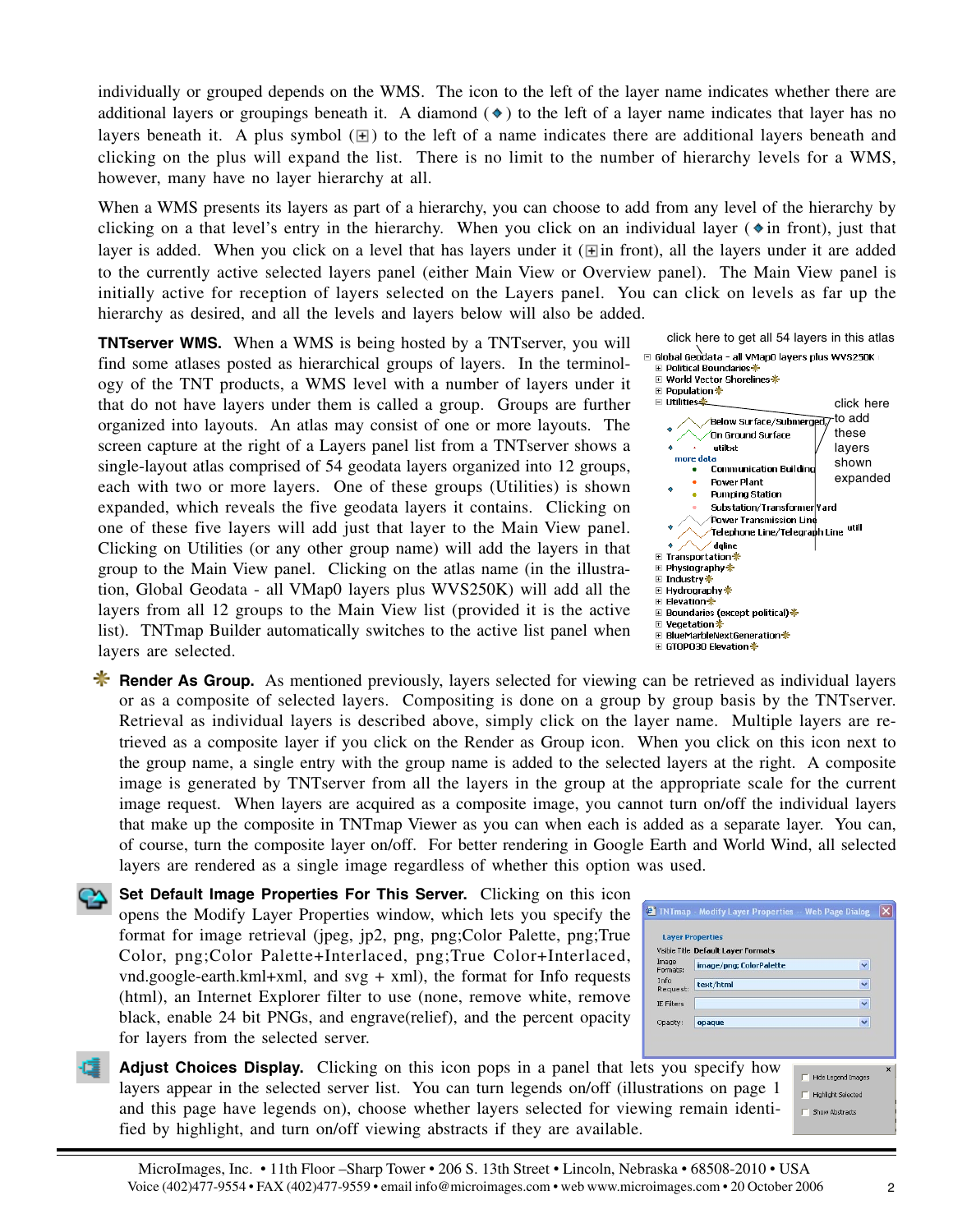**Clear Layer List.** When you switch from one WMS to another, the layers from the new WMS are added to those available from the previously selected WMS(s). This button lets you clear the list and start over.

**XML** View servers capabilities source xml. Opens a window with the response to a GetCapabilities request from the selected server in XML. This information can be useful when troubleshooting WMS performance from various sites.



×.



The Main View panel shows the layers you have selected for viewing in TNTmap Viewer or other WMS client. It is active (will receive initially selected layers) and blank when TNTmap Builder opens. As you select layers from various WMSs they are added to the Main View list if it is the active list. You switch between and add layers to the Main View list and the Overview list by clicking on the tab with the same name, which makes a panel the active panel when you return to the Layers panel and select more layers. Layers can be moved up or down or removed in either list. The list is shown in the order the layers will be displayed, which means the layer at the bottom of the list (added first) will be the bottom layer in TNTmap Viewer. The top and bottom layers are identified in the list to avoid confusion. Once you have the desired layers selected, click on the button for the desired client (Google Maps, Google Earth, World Wind, and TNTmap Viewer) at the lower right of the window to view these layers. If you already have TNTmap Viewer open, you can choose to update that display using the Update in existing window button (icon with blue rectangular background) instead of opening a new view after making desired changes, such as reordering or adding/deleting layers or choosing a new layer to zoom to.

- **Set extents and CRS from this layer.** Sets the area for the initial or updated display to match the area of the highlighted layer. You could, for example, select several global layers and a layer covering a single state or province. If you do not choose to use a particular layer to determine the extents to be viewed or if you select a global layer and click on this icon, your initial view in TNTmap Viewer will be scaled to fit all the data (which means a global view). If you highlight a state or province layer and click on the globe, you will be zoomed in to that boundary, with a little margin, when when you open TNTmap Viewer. The Coordinate Reference System (CRS) that is used to determine this area is derived from the layer and WMS.
- **Derive view extents from Locator above.** Uses the current extents of the Locator view (upper right of TNTmap Builder window) to determine the area shown initially in TNTmap Viewer. Use of the Locator is described later.
- **Change layer properties.** A window opens to let you change the name used for the layer in TNTmap Viewer from what appears in the Main View Layers list (name does not change in Main View Layers list), choose between image formats (jpg, jp2, png, png Color Palette, png True Color, svg+xml), set the format for information requests (text/html is the only option currently), set IE filters [remove white, remove black, enable 24 bit PNGs, and engrave (relief)], and set percent opacity (from 10% to opaque). You can also elect to hide the layer initially and toggle it on later in TNTmap Viewer so that it does not initially obscure other layers.

| Visible Title     | <b>PolBnd17000</b>      |                         |
|-------------------|-------------------------|-------------------------|
| Image<br>Formats: | image/png; ColorPalette | Ÿ                       |
| Info<br>Request:  | text/html               | Ÿ                       |
| <b>IE Filters</b> |                         | Ÿ                       |
| Opacity:          | opaque                  | $\overline{\mathbf{v}}$ |

- **T** Move Layer Up. Moves the highlighted, or active, layer up on on the list, thus changing its order in TNTmap Viewer.
- **K** Remove active layer. The blue X icon removes just the active, or highlighted, layer. The red X icon removes all layers from the list.
	- **Move layer down.** Moves the highlighted layer down in the list.
- **Clear all layers.** The red X icon removes all layers from the list. The blue X icon removes just the active, or highlighted, layer.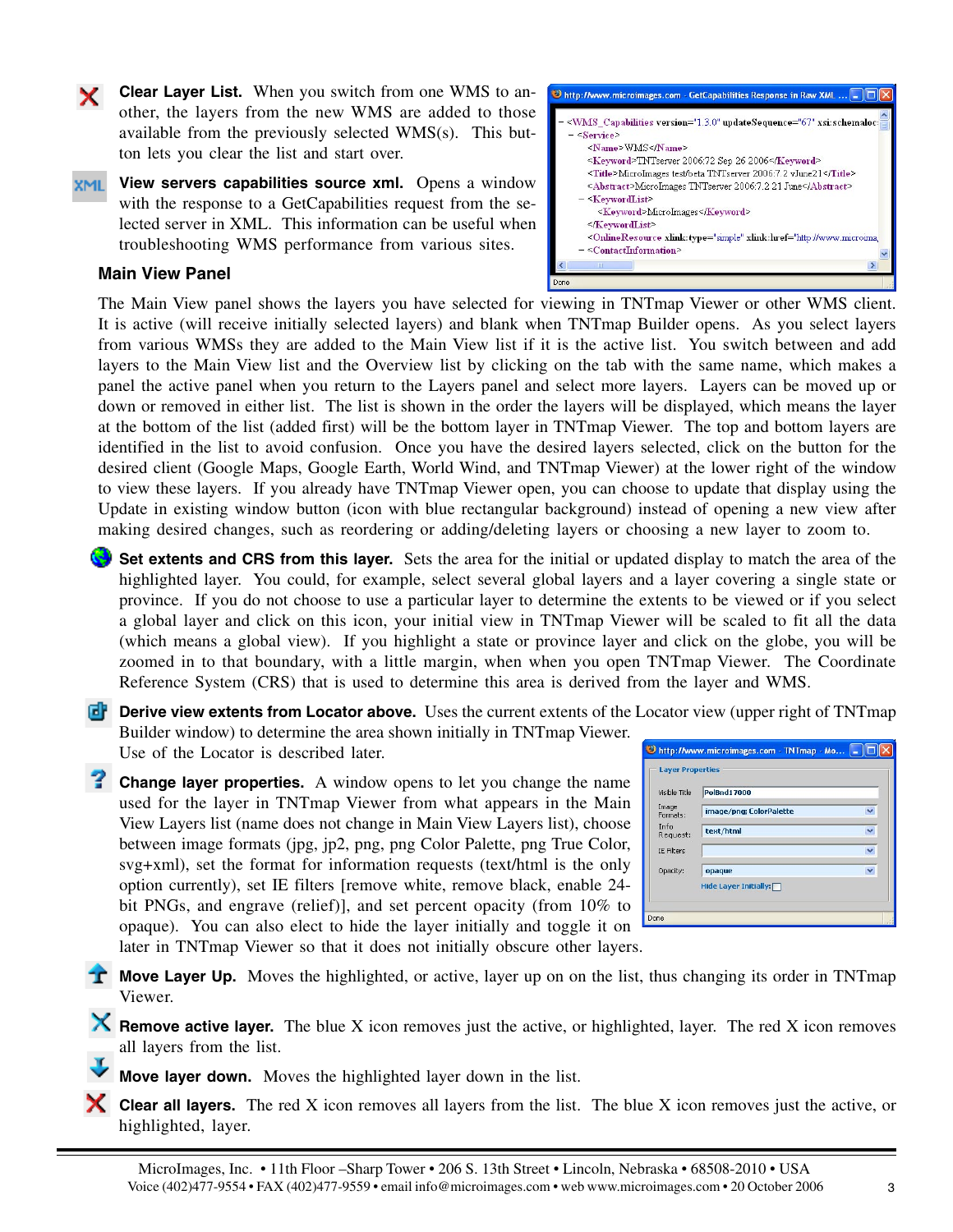**Show/Hide Manual Extents Tool.** Pops in a tool so you can enter the extents in the CRS shown at the bottom of the Main View panel. A blue box over the Locator image indicates the entered extents. The red box in the Locator reflects the highlighted layer's



extents. You can change this CRS but be aware the CRS selected here is the one TNTserver will use to generate the images sent to the viewing client.

**Active Coordinate Reference System (CRS).** Clicking on the specified CRS at the bottom of this panel opens a window so you can pick from other CRSs advertised by the selected server. Some servers do not advertise all CRSs supported so a Custom CRS field is provided so you can enter the parameters for CRSs not on the list. The last field changed before you click on OK determines whether the server defined or custom CRS is used.



## **Viewing and Saving Layers on the Main View Panel**

To view the layers you have selected, click on the Launch button for the desired viewer at the bottom right of the TNTmap Builder window (or Update in existing window button if you already have TNTmap Viewer open and want to change the layers displayed in that view). There is no guarantee you will see the layers you have selected from any WMS. Many of them simply do not work or work sporadically. If there is a problem loading a layer, the layer name will be shown in red in the TNTmap Viewer legend. If you want to check whether the problem is with TNTmap or the selected WMS site, try one of the other clients available for viewing WMS layers (see the list of other available clients at www.microimages.com/tntmap/wmsclients).



- **Launch in Google Earth.** Launches Google Earth if installed on your machine and zooms to the approximate extents of the layers on the Main View panel. The layers appear under the My Favorites heading at the left of the Google Earth window. If Google Earth is already running, the layers will ge added to the open view. See the color plate entitled *TNTmap 2006:72: Use Google Earth to View WMS Layers*.
- ASA **Launch in World Wind.** Prompts for a name of the layer set to provide the name for the saved xml file. This file is saved in your World Wind Config/Earth directory. World Wind is only automatically launched if you are running the installed version of TNTmap Builder. If you are running the web application version, you need to move the files saved by your browser to the World Wind Config/Earth directory and launch World Wind yourself. The World Wind application is not currently available for Mac OS X. See the color plate entitled *TNTmap 2006:72: Use World Wind to View WMS Layers*.



**Launch in TNTmap Viewer.** Clicking the this icon displays the layers on the Main View panel in TNTmap Viewer using the extents defined in TNTmap Builder or the full extents of all the layers if not specified. See the color plates entitled *TNTmap 2006:72: Use TNTmap Viewer to View WMS Layers* and *TNTmap Viewer 2006:72: Viewing WMS Layers*.

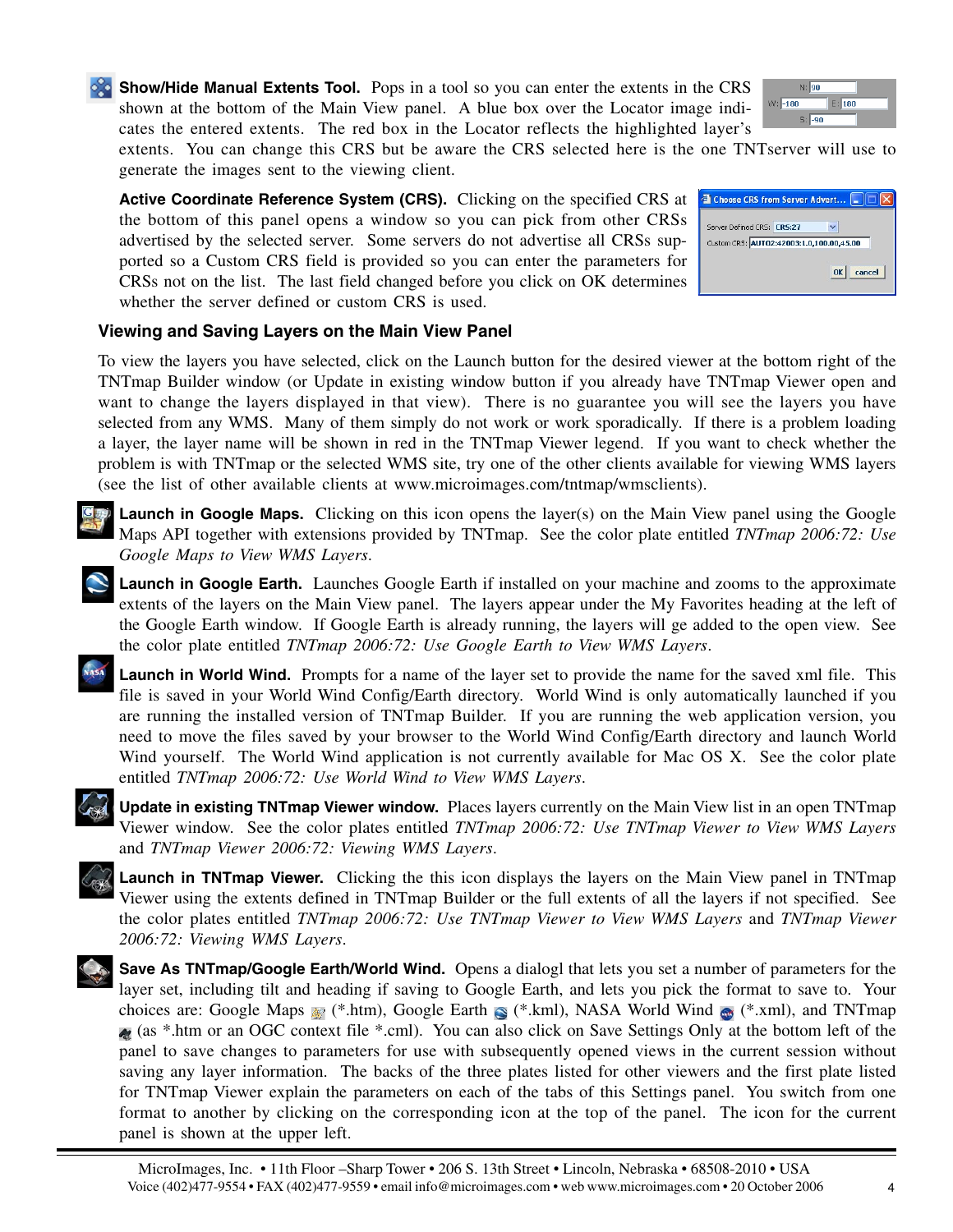## **Overview Panel**

Make the Overview panel active by clicking on the Overview tab. This panel is used to list and manage the layer(s) selected for the overview image that will be shown for general area reference in the lower left corner of TNTmap Viewer. The Overview is not used in other viewers. TNTserver automatically places a layer in this list. This layer is the Blue Marble global image with a vector overlay of national boundaries plus states/provinces where available. You can delete this layer using the Remove Layer or Clear all layers icon (blue or red X at right edge of panel). You can then add any layer(s) you wish from any WMS to provide the contents of the Overview in TNTmap Viewer. For example, use a map of the general area covered by the layers in the Main View Layers list. Layers are added and managed in this list just as for the Main View list outlined above with the exception of the top two icons.

Note that the Overview image is shown in TNTmap Viewer by default. An "Overview On/Off" icon in TNTmap Viewer can be used to toggle the Overview on and off. Also, if you have limited the area to be viewed using the globe icon or entered extents, the Overview image will be zoomed to those extents.

**Load Default Overview.** Adds the default global Overview layer described above. This button replaces the *Use this layer's extents* button that is present when the Main View panel is active.

**Match Main View.** Adds all the layers in the Main View Layers list to the Overview Layers list. This button replaces the *Derive view extents from Locator above* button that is present when the Main View panel is active.

#### **Layer Locator View and Controls**

The upper right corner of the Builder provides a Locator image to show you the geographic extents of any layer offered by any WMS. These extents are included in the XML metadata of the layers returned in response to your current selection of the WMS shown on the Layers panel. The image used in this Locator is installed with TNTserver and retrieved with a GetMapRequest from TNTmap Builder. The default content is a global view of the Blue Marble global image with a vector overlay of national boundaries plus states/provinces for Canada, the United States, and Brazil.

If you pause the cursor over any layer name in the Layers, Main View, or Overview lists, a red outline on the locator image shows you the geographic extents of that layer. You may also see a blue outline if the Manual Extents tool ( $\alpha$ ) has been used. Use the plus icon ( $\mp$ ) above the image or pull out an elastic box on it with the cursor to zoom in to use this red outline box to review the coverage of layers with local extents. The field above the image is for entry of place names to zoom to provided by the Google Maps API. The *Zoom to global extents* icon ( $\alpha$ ) returns the locator to its original view. You can zoom out with the minus icon ( $\alpha$ ).

The Locator can also be used to define the geographic area that TNTmap Viewer will automatically zoom in to when first opened. The *Derive view extents from Locator window above* icon ( $\bullet$ ) at the right of the Main View and Overview panels sets up the extents of the initial view to match what is currently shown in the Locator.

#### **Favorites Panel**

Both installed and web application versions of TNTmap Builder have a Favorites tabbed panel. Only the installed versions (Windows and Mac OS X) have the Web URLs and Local Contexts headings. The context files listed on the Favorites panel in the web map application and under the Web URLs heading in the installed versions are context files generated by MicroImages for geospatial data and atlases of potential interest located on MicroImages' web site. These context files specify the viewer in which they will be launched. The designated viewer is indicated by an icon in the list. Click on this icon or the text to launch the desired context in the designated viewer.



The list available by clicking on the Local Contexts heading in installed versions of TNTmap Builder contains context files you have saved using TNTmap Builder, TNTmap Viewer (Mac OS X only), or some other WMS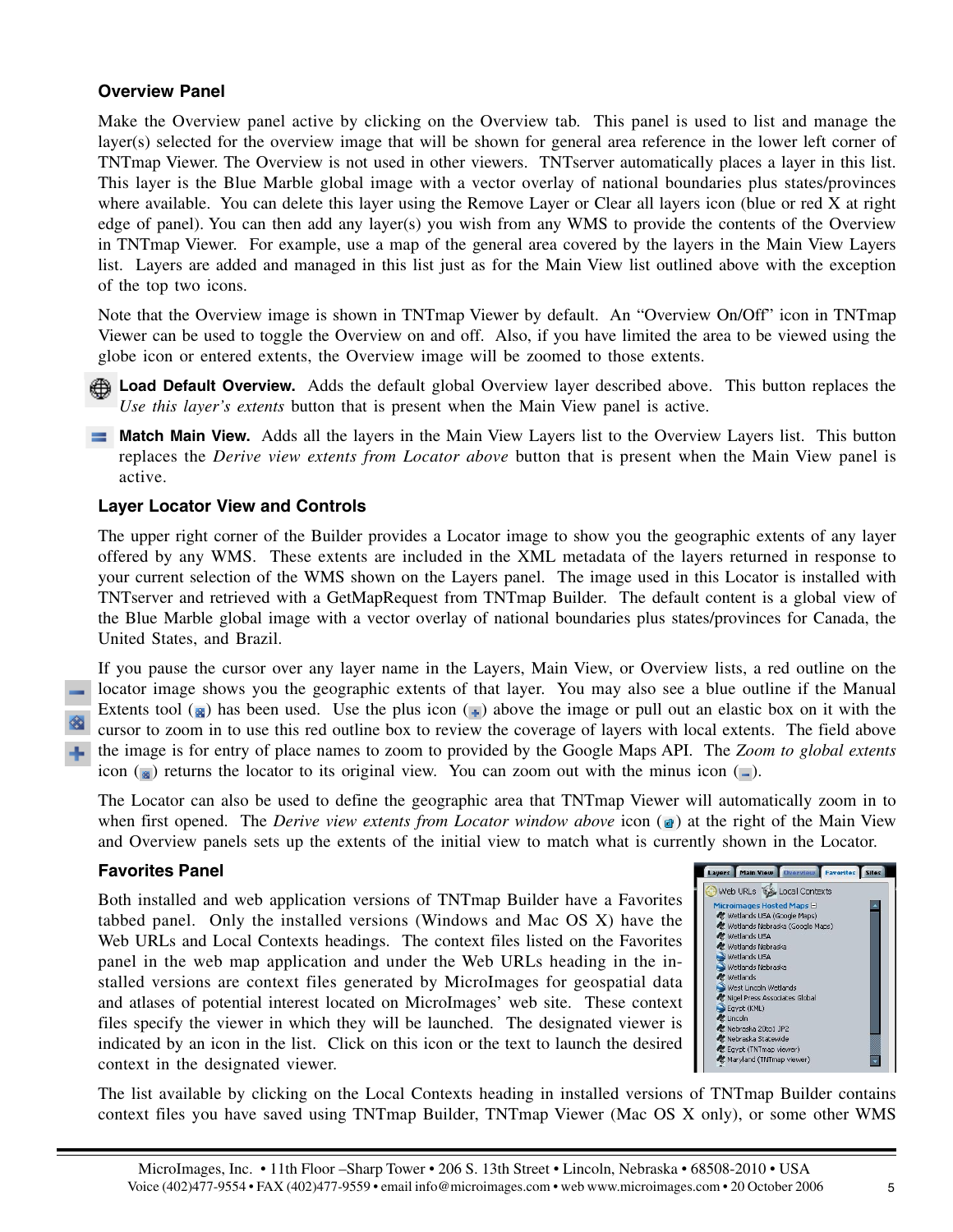viewer if the files have been copied to thte appropriate place (the Maps folder in your home directory). You switch between the list provided by MicroImages (Web URLs) and your personal favorites (Local Contexts) by clicking on the desired heading. You can manage what appears on your personal favorites list by removing unwanted context files from the \Program Files\MicroImages\TNTmap\contexts folder on Windows systems and from the Maps folder in your home directory using the TNTmap Builder widget with Mac OS X.

#### **Sites Panel**

**Select Server or Map Context.** This scrolling list lets you choose from a number of WMSs and context files identified by MicroImages as having useful geodata layers. This list is referred to as a registry. The registry pairs WMS or context file names with the url where they are located. If you know of additional WMSs you would like to visit and acquire layers from, you can add them to the registry by clicking on the Set Registry Source icon. You can also type the web address for any WMS into the URL field below the Select Server or Map Context list and click on the Use capabilities from this URL icon.

**Use Capabilities from this URL.** Sends a WMS capabilities request to a server URL you have entered manually. A request is automatically sent when you choose a server from the registry list. A list of layers available from the designated server is returned. It is important to understand why accessing and building up a new registry in TNTmap may be quite slow. A registry is not a simple list of URLs pointing to WMSs. Each registry contains *extensive* XML metadata, legend images, and other information about each layer offered by every web site it lists. Appending a new registry to the default registry list loaded into TNTmap Builder requires that all this data about every WMS site listed by the new registry be downloaded and parsed into a useful structure. This must be done each time you choose to use it since a registry's content changes and most end-users of the web application version of TNTmap will set their browser to block saving anything on their local machine. Furthermore, at present there is no widely accepted hierarchical structure for a registry to permit access by topic or geographic area of interest. As a result, some registries have grown to be very large. The U.S. Naval Research Laboratory's Geospatial Information Database (GIDB, see dmap.nrlssc.navy.mil/dmap) registry lists many, many WMSs and many thousands of layers and takes a substantial time to add to the TNTmap default list. What you may think of as a single TNTatlas published by a TNTserver can represent literally hundreds or more independent layers if the same kind of content is published by some other WMS.

**Save to / Remove from favorites.** Opens a Prompt window so you can name the url at the left of the button as you want it saved on your Select Server or Map Context list. The web application version of TNTmap saves nothing on your drive when you exit it. Thus, this feature is only available when running the executable TNTmap Builder installed and run from your local machine.

**Reload capabilities from server.** This button forces a new GetCapabilities request from the server, which is generally not necessary but can be used if you have stopped a GetCapabilities request, changed networks, or want to override cached capabilities in case there has been a change. A GetCapabilities request can be stopped by clicking on the Cancel button in the small status window that pops in.



**Set Registry and Locator Source.** Opens the WMS Registry Settings window, which lets you choose from the registry files identified by MicroImages or enter the URL for one you have located or created. When you select a new registry file from the option menu, the URL for the Web Map Service Registry shown below the option menu automatically updates. You can directly enter a URL for a registry



that is not named on the option menu. If you enter a URL, you may get a message that a server is being added or, if the URL cannot be reached, that you cannot connect to the registry. Note that this web address does not correspond to the one shown in the TNTmap Builder window. The address in this window is for the WMS registry while the address in the TNTmap Builder window is for the server that provides the WMS. After selecting a registry from the Registry option menu, the contents of that registry are automatically appended to the list of servers that can be selected for use in the main TNTmap Builder window. You do not need to click on the Append button unless you were not connected to the Internet when you selected the new registry. If you enter a URL rather than selecting a registry, click on the Load button to append the WMSs listed in the registry